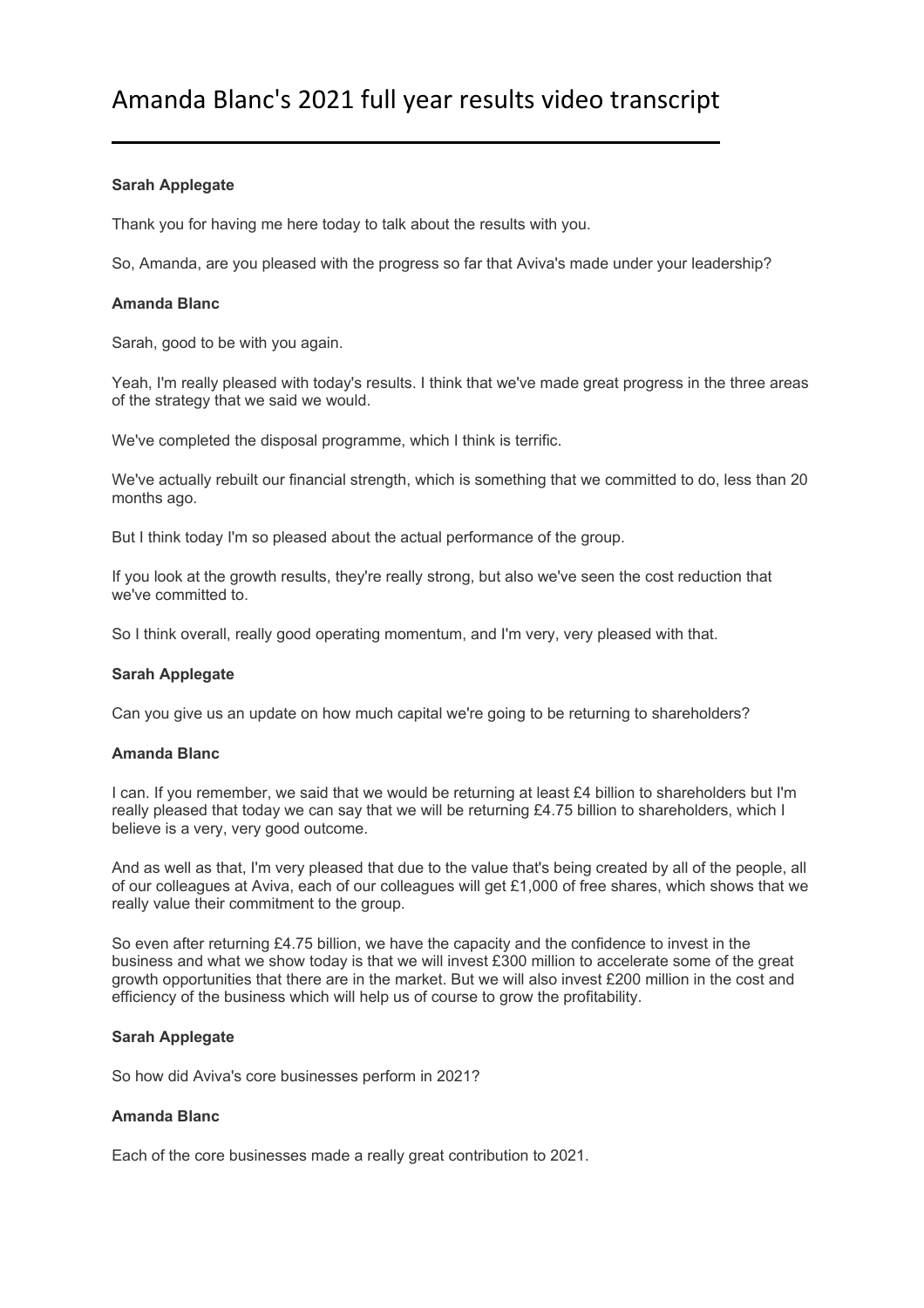So let's look at each of them in turn.

If we look at the Life company and the Savings and Retirement business, £10 billion of net flows in 2021, that's a really terrific achievement.

We saw robust margins in the BPA business and volumes at over £6 billion, which I think is great.

In the General Insurance business, both in Canada and in the UK, the volume is now £8.8 billion of gross written premium, which I think we're all incredibly pleased with.

Aviva Investors made good progress on reducing their costs, which was a key challenge for them during 2021 and their fund performance improved.

And overall, we saw our costs come down because I think we were always conscious of the fact that we needed to be more efficient for the benefit of our customers and I think we've started to really see that come through.

Of course, cash is key to Aviva's results, Sarah, and the cash remittances are up 22%. So a very, very strong performance.

#### **Sarah Applegate**

So given Aviva's performance and outlook, what does this mean for shareholder dividends?

#### **Amanda Blanc**

Well, today we're announcing that the final dividend for 2021 is just over 22p, which is 5% up on 2020.

So I think that's very good news for our shareholders.

We're also today announcing an updated dividend policy. And I think it shows the real confidence that we have in the group going forward. It's very attractive but also sustainable.

#### **Sarah Applegate**

What are the main priorities for 2022 and beyond for Aviva?

## **Amanda Blanc**

We see so many opportunities in the markets in which we operate, UK, Ireland and Canada, in the wealth space and in the general insurance space and the opportunity for the Life company to work together with Aviva Investors I think really plays to that.

So we're really confident that the macro growth opportunities and the Aviva capabilities sit side by side.

So we've announced today the acquisition of Succession Wealth.

One of the areas that we've long spoken about is our desire to really bolster our capabilities in the advice space and Succession Wealth does just that. So we're really pleased to welcome the Succession team to the group.

I'm very excited that this gives us a great enhancement to our current capabilities in this area.

So the second priority for Aviva is around our customers. We have over 18 million customers across the group. And what we want to do is make their experience of dealing with Aviva easier.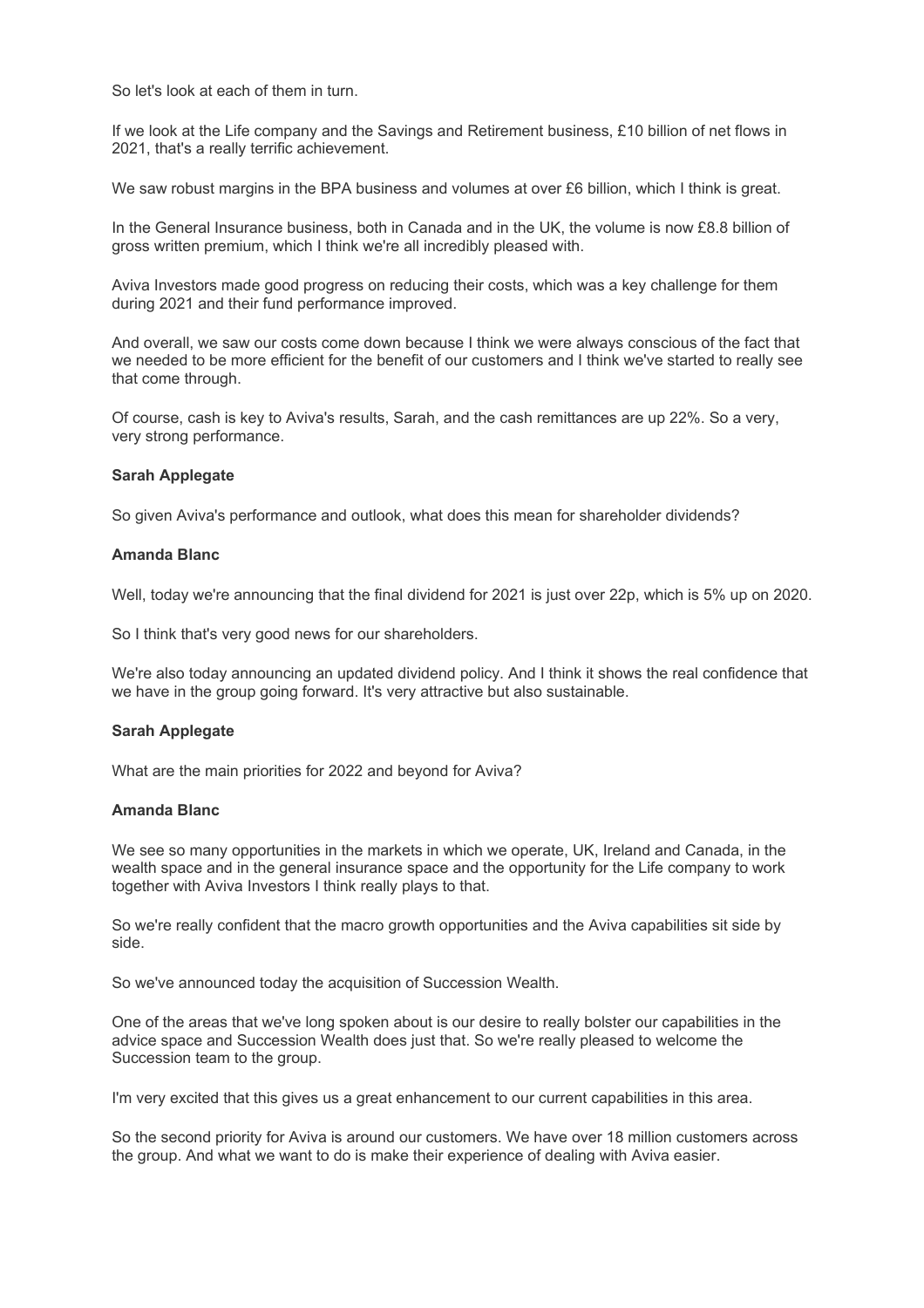So whether that's in the way that we transact our business with them, whether that's digitally or over the phone, or in the simplicity of the products that we provide to them.

We know that financial services can be a complex space. We have a real opportunity to make a big difference to our customers in the way that we present those products to them.

In the way that we build those products sustainably, I think that that is what customers are looking for.

We have a very strong ESG proposition and we're making sure that we would build that into the products that we develop.

Our third priority area is around efficiency. Aviva is often being accused of being a complex organisation. It's not so complex today. We have the UK, Ireland, Canada and Aviva Investors.

So we've simplified the portfolio, now we need to simplify the businesses within the portfolio and you'll have seen we've made great progress on the cost reduction.

That means that we have less products. It means we have less systems. So we're simplifying the business, and that will have a good impact on our customers because our cost to serve those customers will be reduced.

And finally, our fourth priority is sustainability.

Aviva has a strong history in this area, and we don't want to become complacent. We want to continue to build on that. We're building sustainable products in the wealth business. We are having fantastic success in the funds that the Aviva Investors team are launching and we will continue to look for more opportunities, as we'll have seen in the last week with the launch of Aviva Zero, which is our net-zero proposition for motor insurance.

So we continue to build upon that and I think play a really important role in society by our infrastructure investment, which is, of course, all part of the levelling up agenda in the UK.

## **Sarah Applegate**

So you announced some upgraded targets today. Can you tell me a bit more about those?

## **Amanda Blanc**

Yes, so I think it shows the confidence we have in the outlook for the group that we've been able to do that.

The first is cumulative cash remittances, over the next three years of greater than £5.4 billion.

The second target is a growth target. It's a new target and it's on own funds generation and the target is to be at £1.5 billion by 2024.

The third target is on cost reduction, where we've upgraded our current target to £750 million gross of inflation.

#### **Sarah Applegate**

So if you could possibly whittle it down to a few key takeaways for people listening to our 2021 results, what would they be?

## **Amanda Blanc**